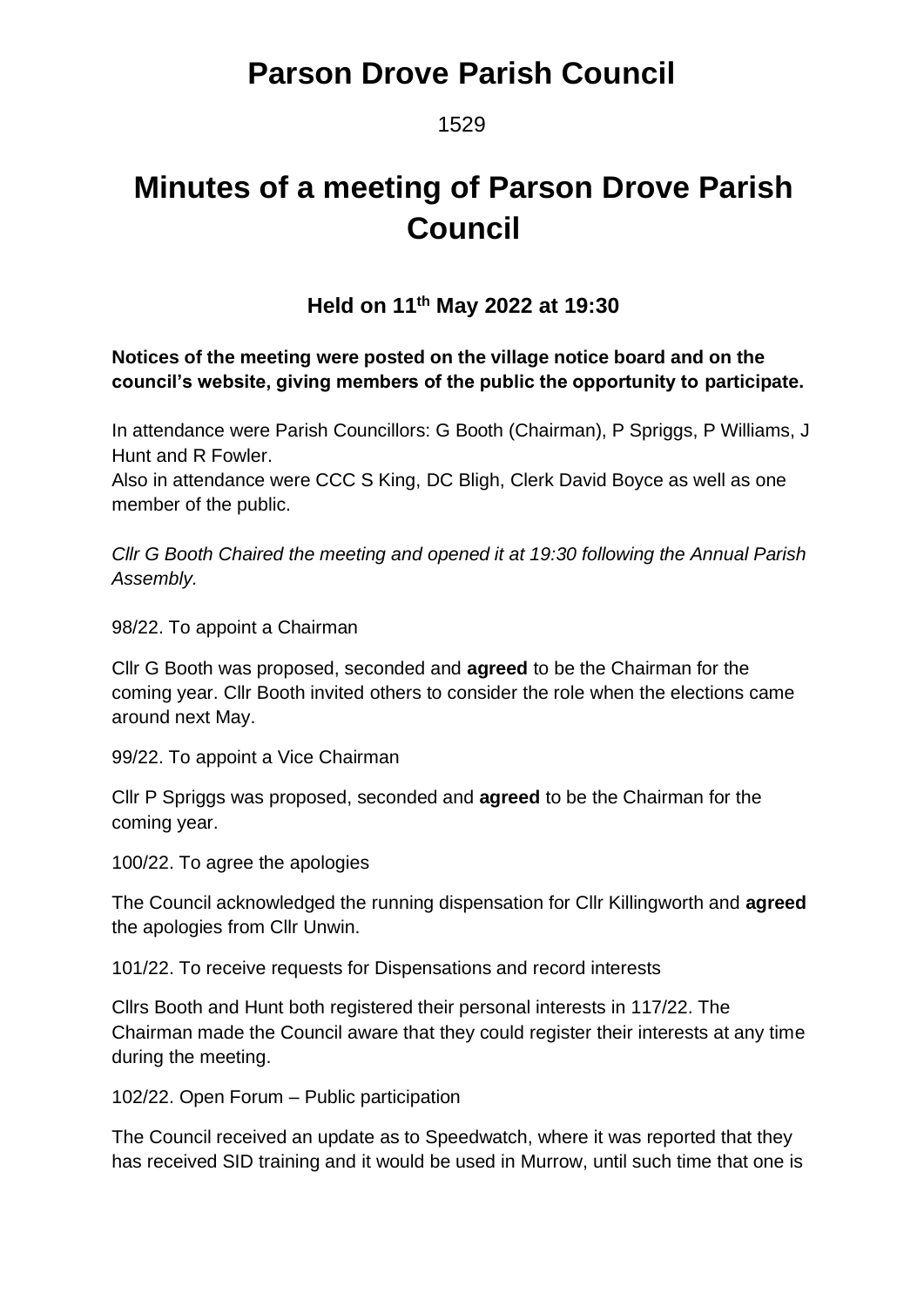#### 1530

installed in Parson Drove. It was explained that the Parish Council's weren't receiving the MVAS information to do anything with but this was being resolved.

103/22. To agree the minutes of the meeting on 13<sup>th</sup> April 2022

The Council proposed, seconded and **agreed** the minutes of the meeting on the 13<sup>th</sup> April 2022 as a true record.

103/22 a. Matter arising from previous minutes not covered on the agenda (for information only)

The Chairman had no matters arising that weren't already on the agenda.

104/22. To receive the District Councillors Report

DC Bligh informed members that there would be held a full District Council meeting on the 12<sup>th</sup> May 2022, where the Local Boundary Review and splitting the ward would be the focus, The Chairman confirmed he would submit a follow up to the previous submission. DC Bligh explained that she had been working with Nene Housing over a fallen fence. The Council was notified that the Local Plan was due its first consultation in July 2022. Cllr Booth then went on to inform the Council that the Scrutiny meeting had occurred, where Culture Strategy and Investments were discussed.

105/22. To receive the County Councillors Report

CCC King had circulated a report shortly before the meeting. The Council requested to be in receipt of this report in more time to allow the Councillors to digest the content prior to the meeting. Some extracts were discussed, such as the 20 mph limit change process that could be used for Back Road if residents agreed following any was to be consultationed on, that more legal work was required on flooding issues at Ingham Hall Gardens before any progression would be seen, Long Drove was shortly due more work including reinstatement of the verges & that the Highway drains are due to be jetted and cleaned this year.

106/22. Highways Matters

It was reported that the bollards on the Village Green had been reinstated.

106/22. a. To report any new street lighting faults

Councillors were informed that despite a lengthy communication process, the Honey Corner replacement for the street lightsstreetlights was moved back to the 23<sup>rd</sup> May 2022. The Council were informed that the replacement for the knock down on Sealeys Lane had been chased. It was discussed at the poor level of service in regard toregarding the delivery of services of the Service Level Agreement, where it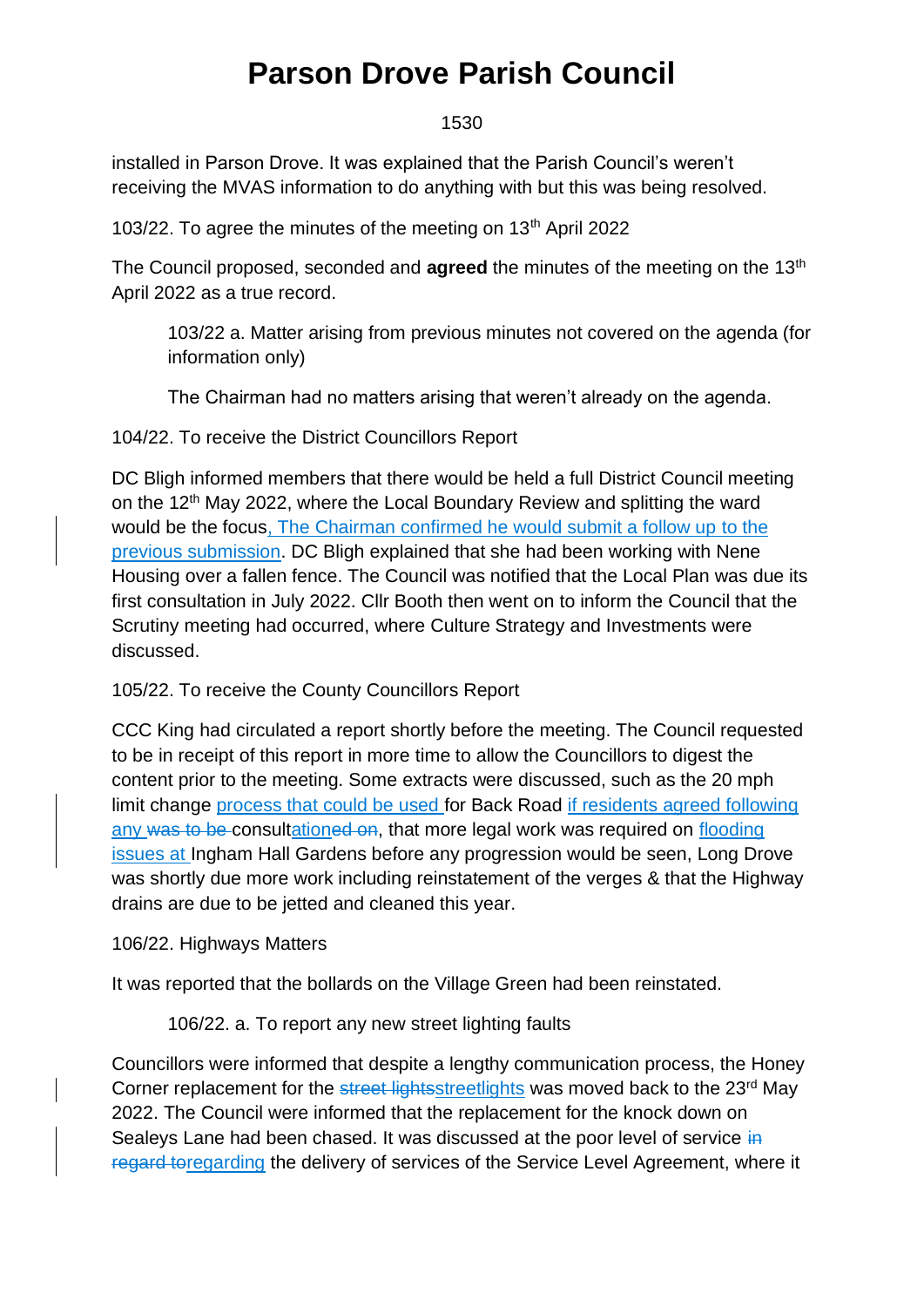was **agreed** to write a letter expressing the complaint of the Council in regard to the poor service received.

1531

106/22. b. To consider adopting FPC8 from Wisbech St Mary PC

The Council were informed that the requested costings had not been received yet from Wisbech St MaryFDC but that these had been requested. The item was deferred to the next agenda.

106/22. C. To discuss potholes on Long Drove

The Council had covered this under the County Councillors report.

106/22. D. To receive the updated road surface dressing schedule

The Council acknowledged the circulated road surface dressing schedule.

106/22. E. To discuss speed calming measures on Back Road

This item was also covered under the CCC King's report.

106/22. F. To acknowledge the TRO from 25/07/2022 to 19/08/2022 on Sealeys Lane to extend the footpath and resurface existing footpath

The Council acknowledged the TRO from 25/07/2022 to 19/08/2022 on Sealeys Lane to extend the footpath and resurface existing footpath

106/22. G. To receive an update on the MVAS/SID (Cllr Booth)

Cllr Booth told the Council that the MVAS/SID designs were completed and being received. It was noted that the 40mph limit was only to be extended to the last property along Murrow Bank, leaving a stretch of less than 0.2 of a mile at the National Speed Limit up to the bridge, then Lincolnshire the opposite side had the limit at 40mph, which was not enforceable and made much more sense to make the whole stretch the same limit up to the bridge. The poles to site the MVAS were suggested for Murrow Bank, Fen Road and not Back Road or Main Road, but Cllr Booth was to work with Community Speedwatch for their feedback. It was also noted here that the 30mph limit for Fen Road was progressing.

107/22. To make the outside Councillor appointments such as John Bends Charity

The Council deliberated who was appointed and in what capacity to John Bends Charity, as well as the expectation of nomination. It was **agreed** to ask the clerk to write and ask that the current nominations stand, as well as to clarify who is currently recorded as nominated.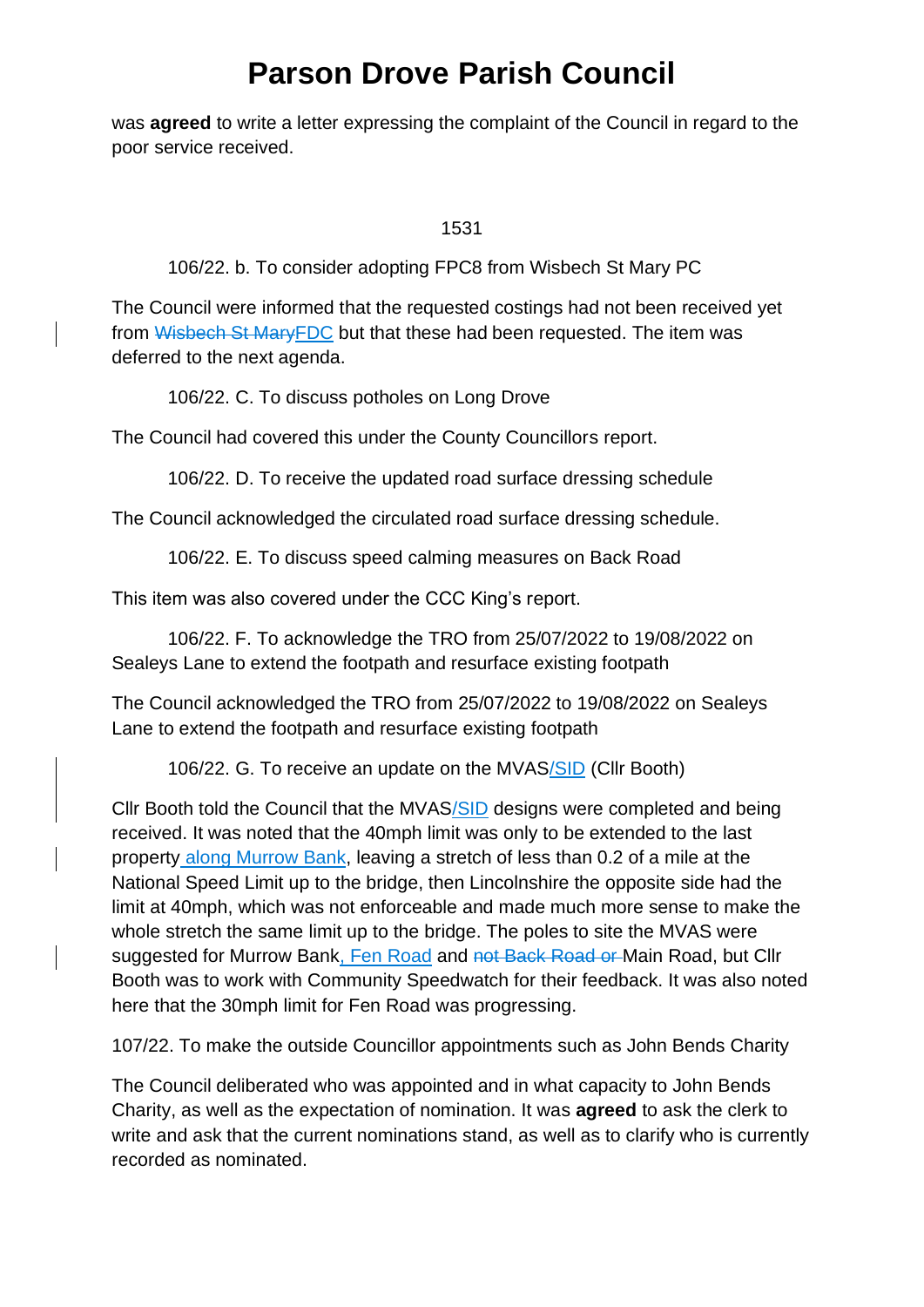108/22. Planning application decision updates

108/22 a. The Council noted F/YR22/0356/NONMAT Non-Material [Amendment: amendment to condition 2 \(materials\) relating to planning](https://www.publicaccess.fenland.gov.uk/publicaccess/applicationDetails.do?keyVal=R9I1SRHE0D800&activeTab=summary)  [permission F/YR17/0770/F \(Conversion of existing barn to form 2-storey 2-bed](https://www.publicaccess.fenland.gov.uk/publicaccess/applicationDetails.do?keyVal=R9I1SRHE0D800&activeTab=summary)  [dwelling including raising the roof to accommodate the first floor and a single](https://www.publicaccess.fenland.gov.uk/publicaccess/applicationDetails.do?keyVal=R9I1SRHE0D800&activeTab=summary)[storey side extension involving the formation of a new access and demolition of](https://www.publicaccess.fenland.gov.uk/publicaccess/applicationDetails.do?keyVal=R9I1SRHE0D800&activeTab=summary)  [existing lean-to shed and farm out-buildings together with the formation of a new](https://www.publicaccess.fenland.gov.uk/publicaccess/applicationDetails.do?keyVal=R9I1SRHE0D800&activeTab=summary)  [vehicular access\) to enable upvc to be used for doors and windows instead of](https://www.publicaccess.fenland.gov.uk/publicaccess/applicationDetails.do?keyVal=R9I1SRHE0D800&activeTab=summary)  [timber](https://www.publicaccess.fenland.gov.uk/publicaccess/applicationDetails.do?keyVal=R9I1SRHE0D800&activeTab=summary)

The Barn Clough Cross Farm Marshalls Bank Parson Drove Cambridgeshire PE13 4JE Approved

108/22. b. The Council noted F/YR22/3019/COND Details reserved by [Condition 09 \(Energy Assessment\)\) and 12 \(Levels\) of planning permission](https://www.publicaccess.fenland.gov.uk/publicaccess/applicationDetails.do?keyVal=R7GAY1HE0D800&activeTab=summary)  [F/YR19/0971/O \(Erect up to 5 dwellings \(outline application with matters](https://www.publicaccess.fenland.gov.uk/publicaccess/applicationDetails.do?keyVal=R7GAY1HE0D800&activeTab=summary)  [committed in respect of access\)\) \(Plot 4 only\)](https://www.publicaccess.fenland.gov.uk/publicaccess/applicationDetails.do?keyVal=R7GAY1HE0D800&activeTab=summary)

Land East Of The Silverings 114 Main Road Parson Drove Cambridgeshire Approved

108/22. c. The Council noted F/YR22/0201/F Erect a double stable and hay [store on skids and formation of a hardstanding](https://www.publicaccess.fenland.gov.uk/publicaccess/applicationDetails.do?keyVal=R6OK5CHE0D800&activeTab=summary) Land East Of Downyonder Harolds Bank Parson Drove Cambridgeshire Granted

109/22. Planning applications for comment

109/22. a. The Council noted that F/YR22/3046/COND [Details reserved by](https://www.publicaccess.fenland.gov.uk/publicaccess/applicationDetails.do?keyVal=RBCOP2HE01U00&activeTab=summary)  [condition 3 \(temporary facilities\) of planning permission F/YR22/0110/F \(Erect 1 x](https://www.publicaccess.fenland.gov.uk/publicaccess/applicationDetails.do?keyVal=RBCOP2HE01U00&activeTab=summary)  [dwelling \(2-storey 3-bed\) with integral garage involving demolition of existing](https://www.publicaccess.fenland.gov.uk/publicaccess/applicationDetails.do?keyVal=RBCOP2HE01U00&activeTab=summary)  [dwelling and alterations to existing access, and temporary siting of a caravan](https://www.publicaccess.fenland.gov.uk/publicaccess/applicationDetails.do?keyVal=RBCOP2HE01U00&activeTab=summary)  during construction)

Fairview Barn Johnsons Drove Parson Drove Wisbech Cambridgeshire PE13 4JS had been agreed by the District Planning Officers and had no further comment to add.

109/22. b. The Council agreed to recommend for approval F/YR22/0427/F [Erect an annex \(2-storey, 2-bed\) incorporating triple garage and pool house](https://www.publicaccess.fenland.gov.uk/publicaccess/applicationDetails.do?keyVal=RAA4E1HE0D800&activeTab=summary)  $\blacksquare$ Lavender Cottage Seadyke Bank Murrow Wisbech Cambridgeshire PE13 4SB

109/22. c. The Council agreed to recommend for approval for application F/YR21/1307/F [Erect 4no dwellings comprising of 3 x 3-bed single-storey and 1 x](https://www.publicaccess.fenland.gov.uk/publicaccess/applicationDetails.do?activeTab=summary&keyVal=R2020MHE0I900)  [2-storey 4/5-bed with garages including temporary siting of a caravan during](https://www.publicaccess.fenland.gov.uk/publicaccess/applicationDetails.do?activeTab=summary&keyVal=R2020MHE0I900)  [construction on Plot 3 only](https://www.publicaccess.fenland.gov.uk/publicaccess/applicationDetails.do?activeTab=summary&keyVal=R2020MHE0I900) Land North Of 1-5 Brewery Close Parson Drove Cambridgeshire

Land East Of Mill Road Murrow Cambridgeshire with the conditions that a gulley be provided and installed and suitable road drainage to a Highways Standard be completed prior to inhabitation.

109/22. d. The Council agreed to recommend refusal to F/YR22/0338/F [Change of use of land to a traveller's site involving the siting of 1 x mobile home](https://www.publicaccess.fenland.gov.uk/publicaccess/applicationDetails.do?keyVal=R8SFLCHE06P00&activeTab=summary)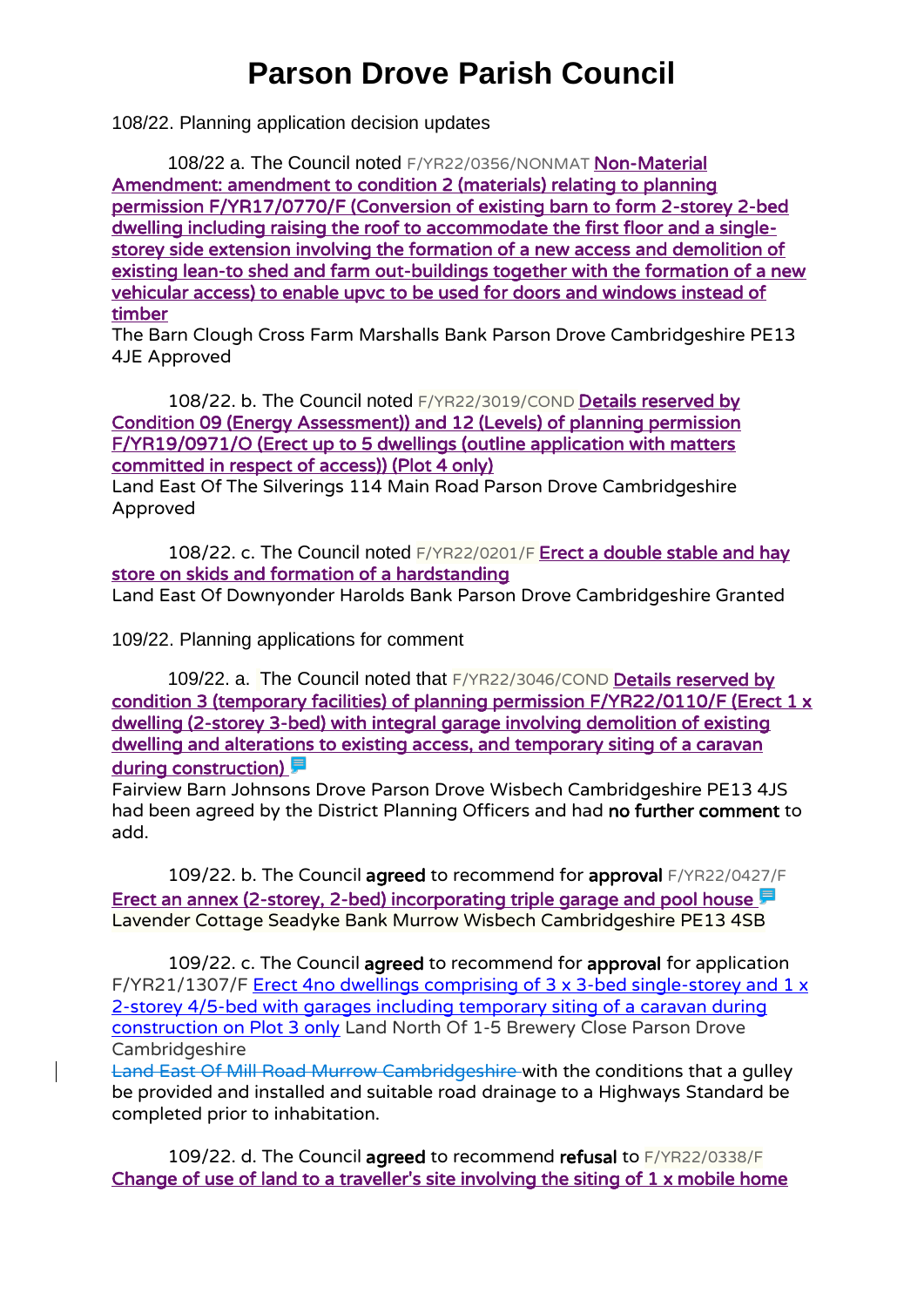and 1 x touring caravan, the erection of 1 x Day Room and the formation of an [access](https://www.publicaccess.fenland.gov.uk/publicaccess/applicationDetails.do?keyVal=R8SFLCHE06P00&activeTab=summary) **厚** 

Land West Of Seadyke Caravan Park Seadyke Bank Murrow Cambridgeshire as there is no further need identified by a Travellers Needs Assessment, as cited in refusals FYR21-0487-F and FYR21-1244-F.

110/22. To agree the payments of the Council

- 110/22. a. The Council **agreed** the payments to make;
	- i. Clerks Salary (£486.03)
	- ii. Salary arrears (£99.84)
	- iii. Specsavers (£25.00)
	- iv. Working from home allowance (£25.00)
	- v. Postage expenses (£6.35)
	- vi. Iceni Tree Care LTD phase 2 tree works The Green (£850.00)
	- vii. Paul Tibbs LTD (£102.00 including £17.00 VAT)
	- viii. ROSPA Play Safety (£252.00 including £42.00 VAT)

110/22 b. The Council **agreed** the payments made;

- i. E-On (£33.00)
- ii. Wave (£20.00)
- iii. EE Telephone bill (£22.80 including £3.80 VAT)

#### 111/22. AGAR details

111/22. a. To accept the Annual reconciliation of accounts – prepared in accordance with AGAR standards

The council accepted the Annual reconciliation of accounts which were prepared in accordance with AGAR standards.

111/22. b. To receive the internal auditors report and to note recommendations

The Council received the internal auditors report and noted the recommendations, with responses made to the Internal Auditor including notification that the VAT Returns had been completed.

### 112/22. To agree the Zurich insurance quote of £936.63

The Council **agreed** the quote received from Zurich insurance of £936.63.

#### 113/22. Wryde Croft Wind Farm

113/22. a. To discuss the outcomes of current applications made

Cllr Booth informed the Council that he had been successful in his most recent bid on behalf of the Council for the Murrow Bank walkway legal costs.